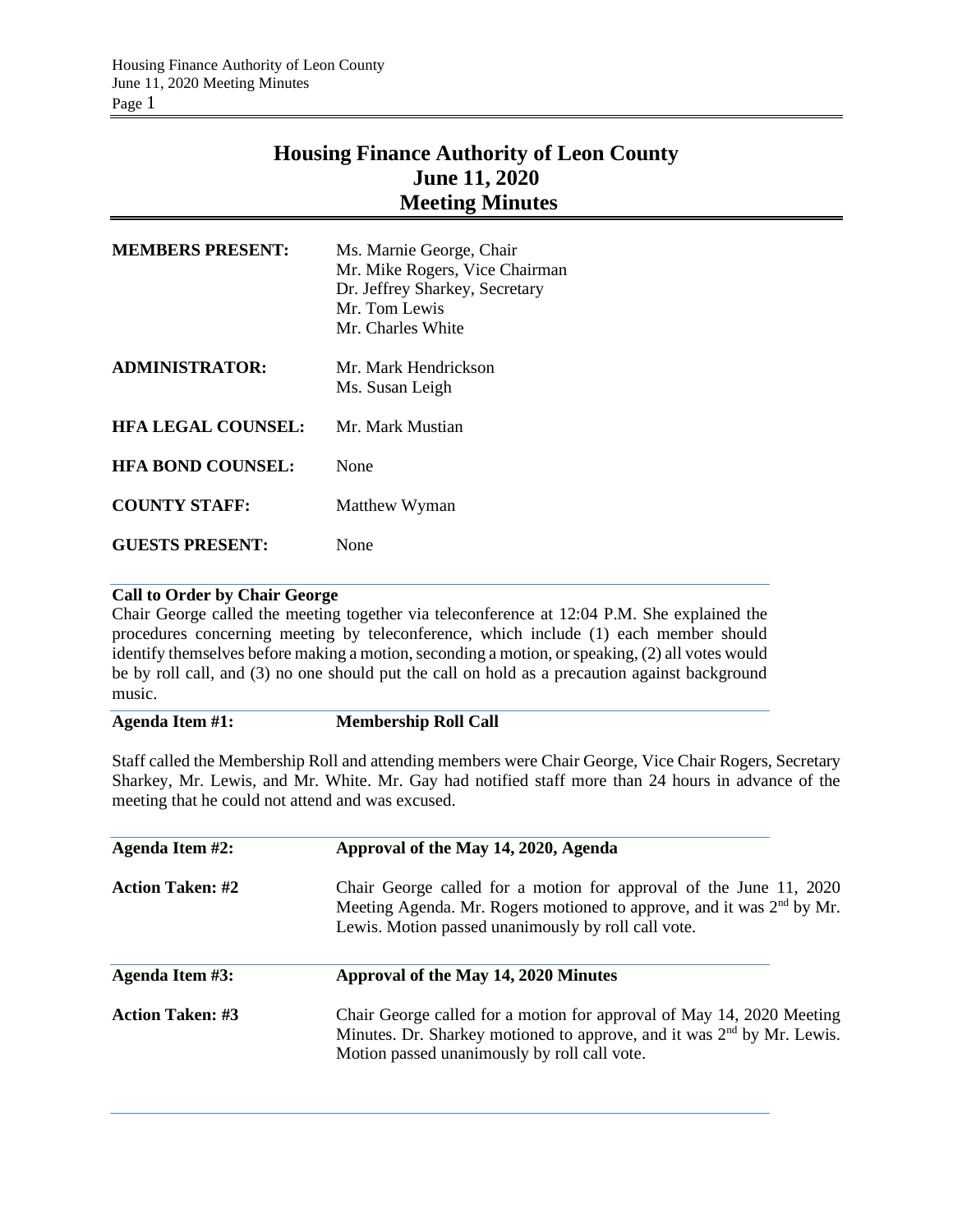### **Agenda Item #4 Public Comment**

There was no public comment.

| Action Taken: #4    | No action taken                                              |
|---------------------|--------------------------------------------------------------|
| Agenda Items #5A-5C | <b>Financial Reports, Budget &amp; Expenditure Approvals</b> |

Mr. Hendrickson presented the Financial Reports, including the May 31 balance sheet, year-to-date expenditures and income, the backup materials, and the proposed expenditure and debit card approvals.

### **Action Taken:**

6A, 6B, & 6C Ms. Rogers motioned to accept the May 31, 2020 Financial Statement , the Income and Expense Report, and the proposed Expenditure and Debit Card Approval List, and it was 2<sup>nd</sup> by Mr. Lewis. Motion passed unanimously by roll call vote.

**Agenda Items #6A County Update** 

Mr. Hendrickson and Mr. Wyman presented the County's request for funding from the HFA in FY 20-21. Mr. Wyman also reported that Home Expo would be virtual and requested that the \$1,500 budgeted for the 9-11 Day of Service be allowed to be spent on the Home Expo, bringing the Home Expo total to \$3,000.

**Action Taken: #6A** Dr. Sharkey motioned to approve the proposed FY 20-21 Budget for County programs and to permit the County to expend the \$1,500 budgeted for the 9-11 Day of Service in FY 19- 20 on the Home Expo, and was  $2<sup>nd</sup>$  by Mr. White. Motion passed unanimously by roll call vote.

**Agenda Items #7A Magnolia Family**

Mr. Hendrickson reported that the \$25,000 good-faith deposit had been paid.

**Action Taken: #7A** No action taken.

**Agenda Item #7B: Emergency Repair Program**

Mr. Hendrickson updated the Board on the status of the program. Mr. Wyman stated that recent rains had increased demand for repairs.

**Action Taken #7B:** No action taken.

**Agenda Item #7C: Real Estate**

Mr. Hendrickson stated that three properties had sold since the last meeting, for a total of \$19,090**. Mr. Rogers requested that staff provide the names of buyers of the properties. Mr. White asked if staff could obtain the use of the property after sale.** Mr. Lewis asked about using the properties for development with non-profits and other developers. Mr. Wyman responded that some properties would be designated for that purpose with the Community Land Trust.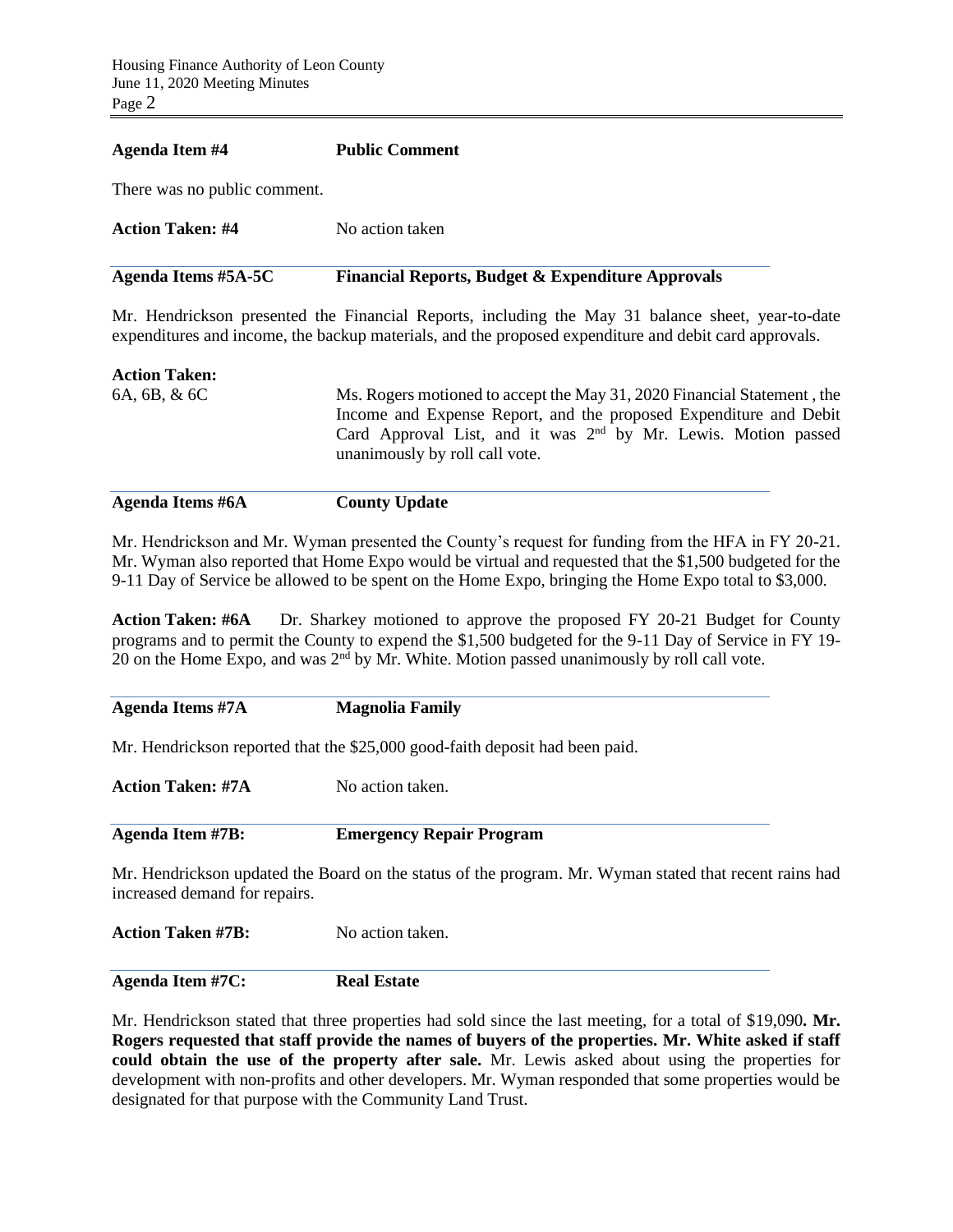| <b>Action Taken #7C:</b>       | No action taken.                                                                                                                                                                                               |  |  |  |
|--------------------------------|----------------------------------------------------------------------------------------------------------------------------------------------------------------------------------------------------------------|--|--|--|
| <b>Agenda Item #7D:</b>        | <b>Legal Update</b>                                                                                                                                                                                            |  |  |  |
| DPA loans.                     | Mr. Mustian reported that his firm was tracking two foreclosure action on properties where the HFA had                                                                                                         |  |  |  |
| <b>Action Taken #7D:</b>       | No action taken.                                                                                                                                                                                               |  |  |  |
| <b>Agenda Item #7E:</b>        | <b>Limited Development Areas</b>                                                                                                                                                                               |  |  |  |
| for the 9% Housing Credit RFA. | Mr. Hendrickson reported that FHFC had not proposed that Leon County be an LDA for the 2020 RFA<br>cycles. He also reported that the City, County and HFA were meeting to discuss the local preference process |  |  |  |
| <b>Action Taken #7E:</b>       | No action taken                                                                                                                                                                                                |  |  |  |
| <b>Agenda Item #7F:</b>        | <b>To-Do List</b>                                                                                                                                                                                              |  |  |  |
|                                | Mr. Hendrickson reported that the to-do list was in the Board Packet.                                                                                                                                          |  |  |  |
| <b>Action Taken #7F:</b>       | No action taken                                                                                                                                                                                                |  |  |  |
| <b>Agenda Item #7G:</b>        | <b>State Legislative Update</b>                                                                                                                                                                                |  |  |  |
| COVID-19 impacts on revenues.  | Mr. Hendrickson reported on the ongoing effort to protect the funding from any budget cuts related to                                                                                                          |  |  |  |
| <b>Action Taken #7G</b>        | No action taken.                                                                                                                                                                                               |  |  |  |
| Agenda Item #8:                | <b>Adjournment</b>                                                                                                                                                                                             |  |  |  |
| meeting at 12:39 PM.           | On a motion by Mr. Rogers, 2 <sup>nd</sup> by Mr. Lewis, the Board voted unanimously by roll call to adjourn the                                                                                               |  |  |  |

Marnie George, Chair

\_\_\_\_\_\_\_\_\_\_\_\_\_\_\_\_\_\_\_\_\_\_\_\_\_\_\_\_\_\_\_ Jeffrey Sharkey, Secretary Date:

\_\_\_\_\_\_\_\_\_\_\_\_\_\_\_\_\_\_\_\_\_\_\_\_\_\_\_\_\_\_\_